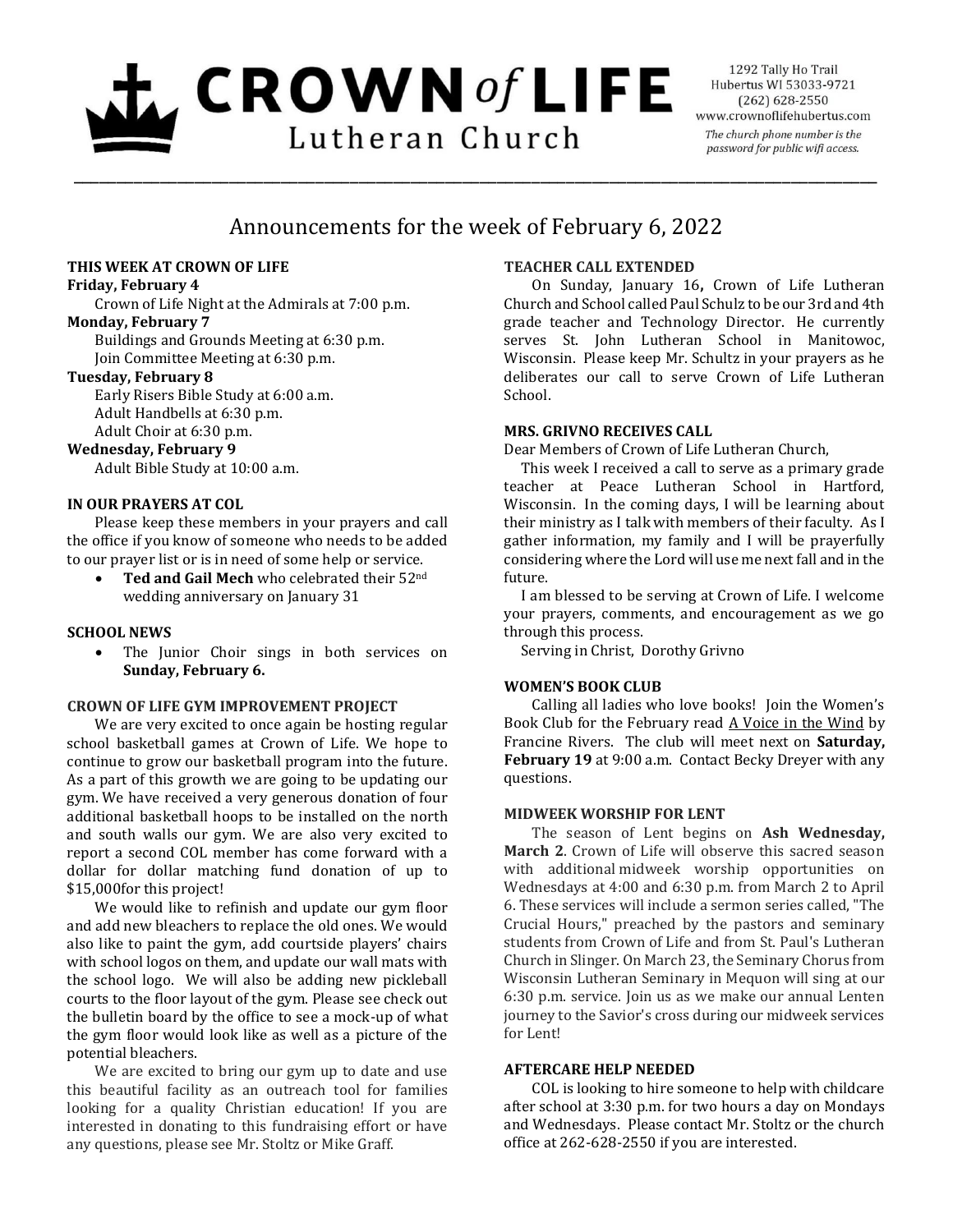#### **SHOP WITH SCRIP**

**January 29-February 24** Kwik Trip goes from 4% to 9% rebate. Help support our gym renovation project! Give it a try for gas, food, or entertainment. Scrip orders are due by the end of the day on the **second** and **fourth Monday of every month**. Use an order form located by the church mailboxes or contact Belinda Matter or Dawn Schaenzer with any questions.

#### **HANDBELL RINGERS NEEDED!**

We've lost a few handbell ringers from our choir and are looking for two more member to join us. Some musical knowledge is very helpful, but you can be trained! We have a great time together and enjoy using our musical talents to God's glory. Practices are at 6:30 p.m. on Tuesdays. Please contact the church office or Dawn Schaenzer at 628-9545 if you are interested.

#### **BUILDINGS AND GROUNDS HELP NEEDED**

The "BAG Team" (Building and Grounds) will be meeting at church on the first Monday of the month at 6:30 p.m. We are seeking anyone who would like to attend and either help with or offer input on church projects and or maintenance. There will be a need for anyone to help out coordinating and scheduling projects as well. There are no age or gender requirements and the meetings will be very informal. Simply show up the first Monday of the month. Ideas and opinions always welcome. For further information, speak to Building and Grounds committee chairman Bob Lalk.

#### **2022 MEN OF HIS WORD CONFERENCE**

Join us on **February 19, 2022,** to find strength for the battles and guaranteed victory through Christ. The 13th Annual MOHW Conference will be held at the Best Western Premier Waterfront Convention Center in Oshkosh on Saturday, February 19, 2022. Additional details and online registration are available at www.menofhisword.org . The registration fee is \$50 for adults and \$25 for youth – these rates increase to \$60 and \$30 respectively after January 30. Please join us for a day of worship, praise and fellowship in God's Word!

#### **KETTLE MORAINE LUTHERAN HIGH SCHOOL NEWS**

The KML Chargers Ping Pong Club is in need of your unwanted ping pong tables, nets, and paddles. We will pick up your donated items and transport them to school. If you have items you are willing to donate, please contact the KML Main Office at 262-677-4051 or office@kmlhs.org. Thank you for your consideration in helping to make the ping pong club a success!

Exciting news! StudentRoomStay, KML's homestay partner, is searching for families for international students. If you're ready to take the leap or interested in learning more, please check out this website: https://studentroomstay.com/host\_with\_us or \_officially apply https://srsc.studentroomstay.com/hosts/signup. We hope you say yes to this life-changing opportunity to help an international student feel right at home at KML!

We're off to see the wizard! Don't miss KML's winter musical, *The Wizard of Oz\** by L. Frank Baum, on **Friday and Saturday, February 25 and 26, at 7:00 p.m. and Sunday, February 27, at 2:00 p.m.** Ticket info coming soon. Watch www.kmlhs.org/theatre for the most up-todate information.

\*THE WIZARD OF OZ By L. Frank Baum. With Music and Lyrics by Harold Arlen and E. Y. Harburg. Background Music by Herbert Stothart. Dance and Vocal Arrangements by Peter Howard. Orchestration by Larry Wilcox. Adapted by John Kane for the Royal Shakespeare Company. Based upon the Classic Motion Picture owned by Turner Entertainment Co. and distributed in all media by Warner Bros. THE WIZARD OF OZ is presented by arrangement with Concord Theatricals on behalf of Tams-Witmark LLC. www.concordtheatricals.com.

#### **MARRIAGE ENRICHMENT AND GETAWAY WEEKEND**

How is your marriage? Would you like it to be healthier? God designed marriage and only he can improve the health of your marriage. Join us for a marriage enrichment weekend at The Osthoff Resort in Elkhart Lake, **March 18-20, 2022.** The cost is \$385 per couple. That cost includes lodging for two nights, breakfasts both Saturday and Sunday, lunch on Saturday, six enrichment sessions and resources to continue to use at home. Spend your weekend learning how to know each other better, appreciate each other more, gain trust, manage conflict, nurture intimacy and connect with each other intentionally – all in the light of God's grace. The result? A healthier marriage. Space is limited but you must register by March 6. Make it a memorable anniversary or Valentine's gift! Take a brochure are on movable bulletin board in the hallway for more information. Register at www.gshep.net or https://forms.gle/3vL85FH7WCbq UPmy6

#### **HELP WANTED**

Look on the movable bulletin board for—

- Individuals to work half or full-day in the Learning Center at Kettle Moraine Lutheran High School
- Accounts Payable Specialist and Accounting Clerk at WELS Center for Mission and Ministry
- Accelerated Degree Completion Program Director, Head Tennis Coach, and Adjunct Faculty in Accounting at Wisconsin Lutheran College.
- Long-term sub at Kettle Moraine Lutheran High School for second semester
- Teachers and Student Aides at St. Paul Little Learners childcare in Slinger

#### **ATTENDANCE FROM LAST WEEK**

Thursday - 28 Sunday Early **–** 96 Late - 86

#### **BULLETIN ANNOUNCEMENTS**

Weekly announcements for the bulletin may be emailed to coladmin@crownoflifehubertus.com or call 628-2550 ext 201. Bulletin information from the previous week may be found at www.crownoflifehubertus.com